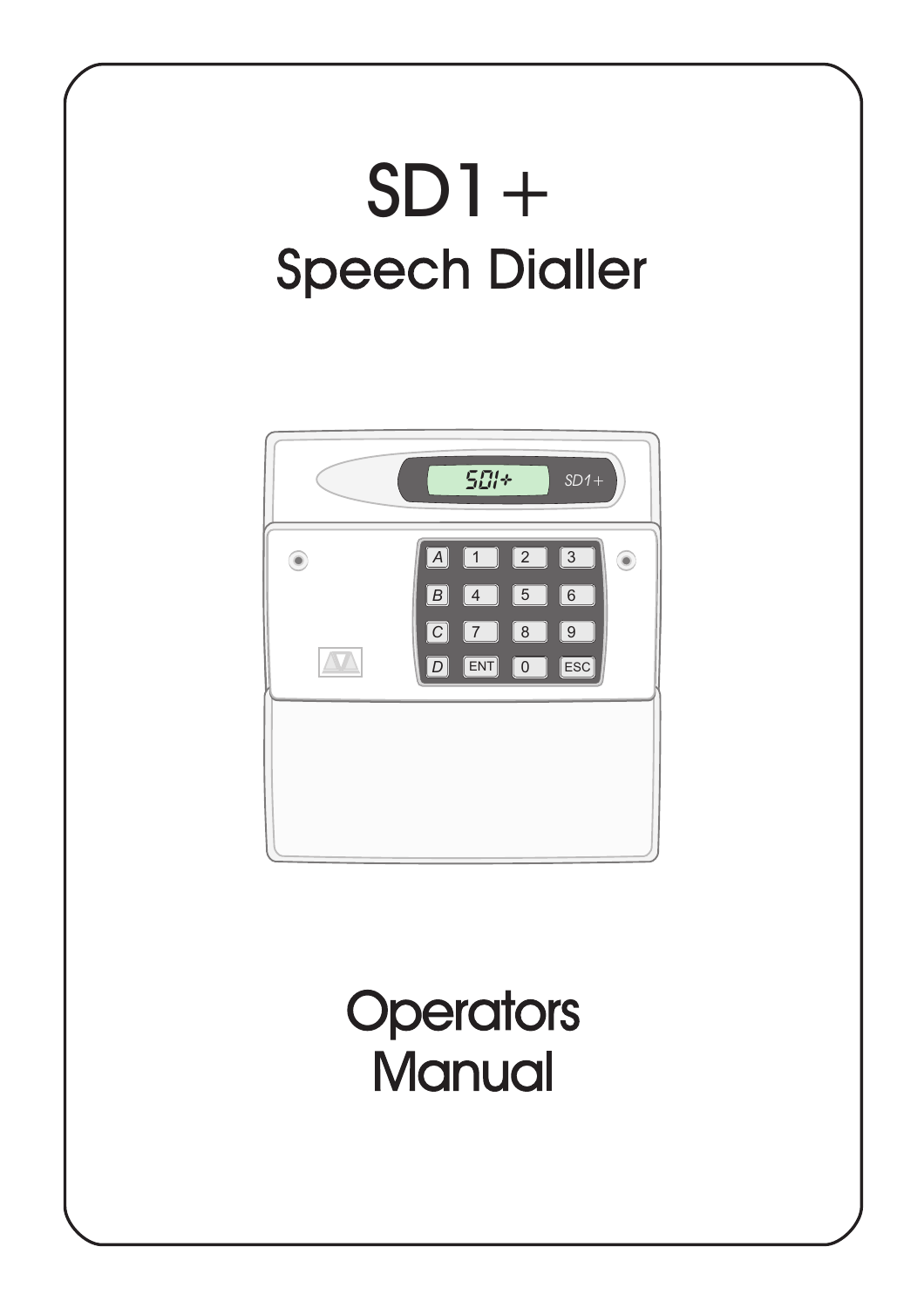## Contents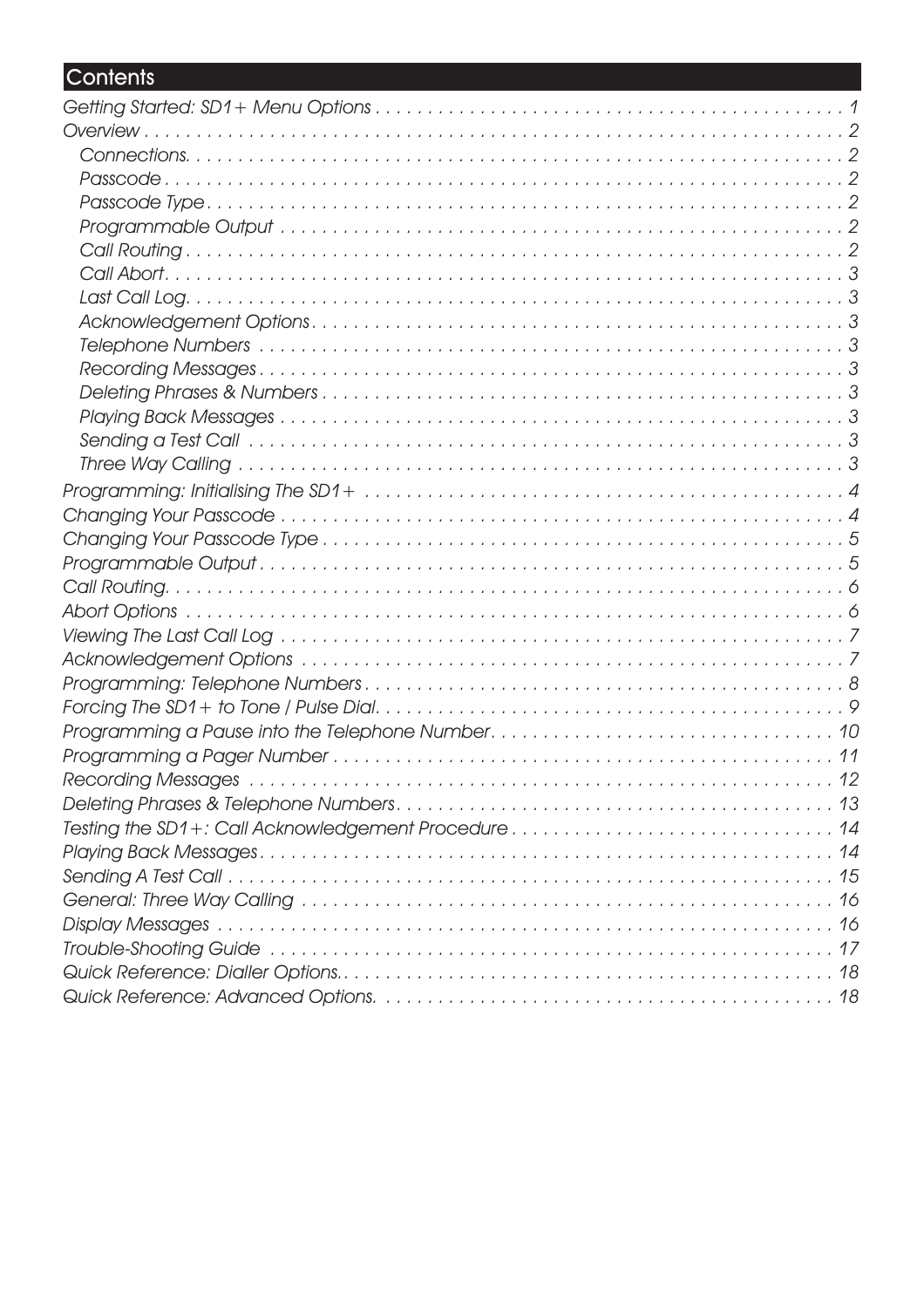#### Getting Started: SD1 + Menu Options

All of the  $SD1+$  menu options are accessed by entering the user passcode (default 1234). These menu options allow all the necessary programming of the SD1+ and are selected by pressing the relative "Hot Key" as shown in the table below. A summary of menu options and their relative "Hot Key" is also shown to the right.

| Hot Key                                            | Menu Option                                                   | Page     |
|----------------------------------------------------|---------------------------------------------------------------|----------|
| $\overline{1}$                                     | Not Used                                                      |          |
| $\lceil 2 \rceil$                                  | Not Used                                                      |          |
| $\lceil 3 \rceil$                                  | Not Used                                                      |          |
| $\boxed{4}$                                        | Change Passcode                                               | 4        |
| $\boxed{5}$                                        | Change The Passcode Type                                      | 5        |
| $\lceil 6 \rceil$                                  | Programmable Output                                           | 5        |
| $\boxed{7}$                                        | Call Routing                                                  | 6        |
| $\lceil 8 \rceil$                                  | <b>Abort Options</b>                                          | 6        |
| ි9]                                                | Viewing The Last Call Log                                     | 7        |
| $\lceil 0 \rceil$                                  | <b>Acknowledgement Options</b>                                | 7        |
| $\boxed{\text{ENT}}\boxed{1} - \boxed{4}$          | Program Phone Number 1, 2, 3 or 4                             | $8 - 11$ |
| $ENT$ $0$ $ D$                                     | Record Phrase 0, A, B, C or D                                 | 12       |
| ENTENT                                             | Delete Phrases & Phone Numbers                                | 13       |
| $[A]$ $B]$ $C$ $I$ or $[D]$                        | Playback Messages A, B, C or D                                | 14       |
| $[A][1] - [4]$<br>BI 1<br>4 <br>1<br>4<br>4]<br>11 | Send Message A, B, C or D to<br>Telephone Number 1, 2, 3 or 4 | 15       |



1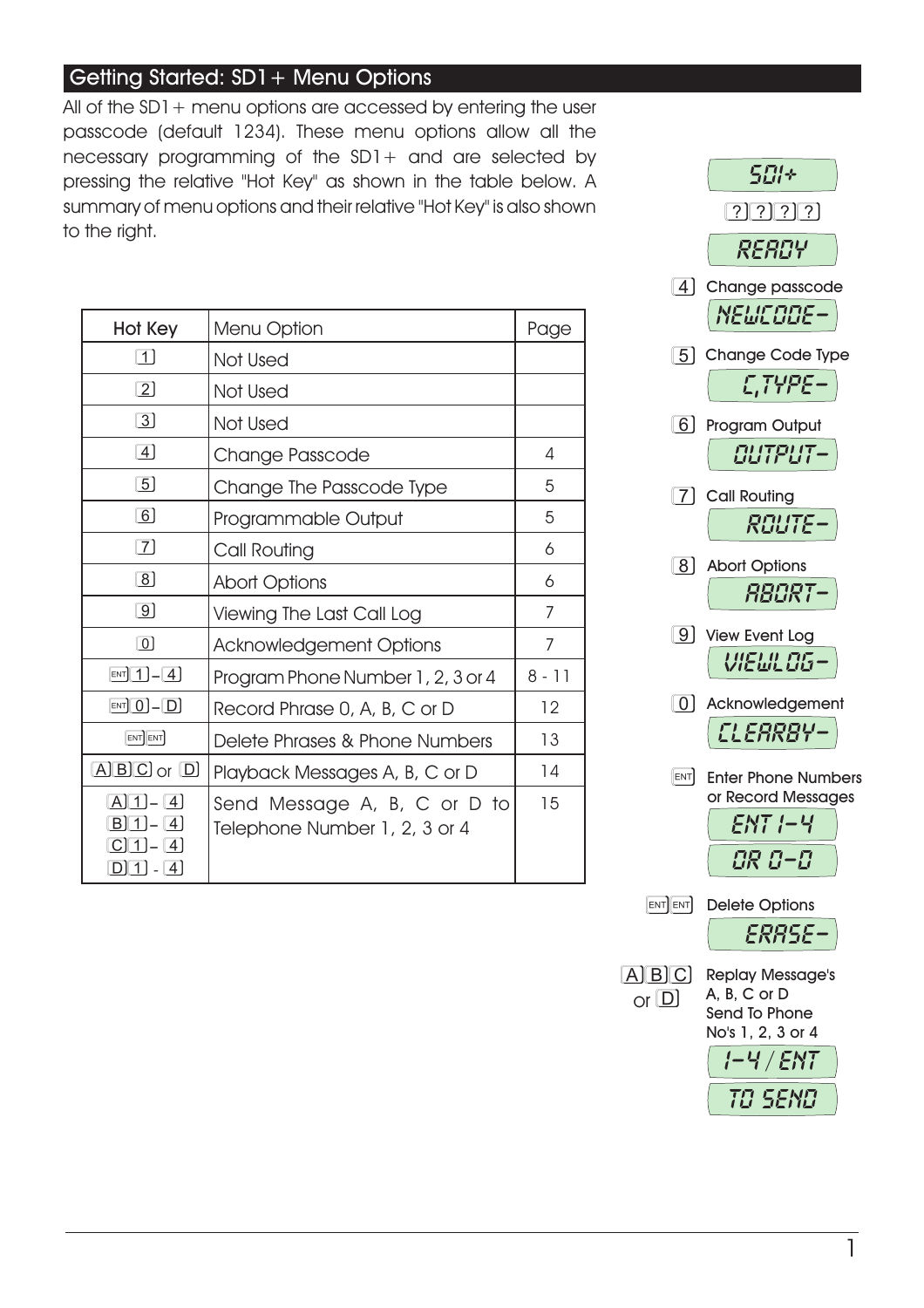

This product is manufactured to meet all European Economic Area Tele-communication networks requirements.

#### Connections

The  $SD1+$  is connected between the alarm control panel and the telephone line. It behaves like another extension to the telephone and does not affect the normal operation or that of any other extensions fitted. However, if the  $SD1+$  is operating, and any telephone handset is lifted, the messages will be heard. The unit requires no batteries as its power is derived from the alarm control panel.

The  $SD1 + can accept up to four inputs which in$ our example are; A - fire, B - Personal Attack (PA), C - burglary and D - Auxiliary. These inputs correspond to messages (A, B, C or D) that the SD1+ sends out and should be recorded as such. The SD1+ can also accept a direct connection from suitable auxiliary devices such as radio PA buttons, medical alarms or anything using volt free contacts. The abort input is used as trigger D. See page 6.

#### Passcode

The  $SD1+$  requires a passcode to be entered to gain access to all of the programming menus, this code can also be used to cancel an activation if the unit has been accidentally triggered . See page 4.

#### Passcode Type

The passcode that is required by the  $SD1+$  to enter into the programming menus, can be modified so that it is either a standard 4 digit code, or a 6 digit code. See page 5.

#### Programmable Output

The SD1+ has a programmable output that is capable of supplying up to 100mA of current. This output can be programmed to activate when the  $SD1+$  has been triggered, when the SD1+ has been successfully acknowledged, or when the  $SD1+$  has failed to communicate to all telephone numbers. See page 5.

#### Call Routing

The  $SD1+$  can be programmed so that each trigger input A, B, C or D will only dial a certain telephone number. This can be used for when the dialler is required to call four different numbers under three different conditions e.g. trigger A will only dial telephone number 1, trigger B will only dial telephone numbers 2 & 3 whereas trigger C will dial telephone numbers 1, 2, 3 & 4. See page 6.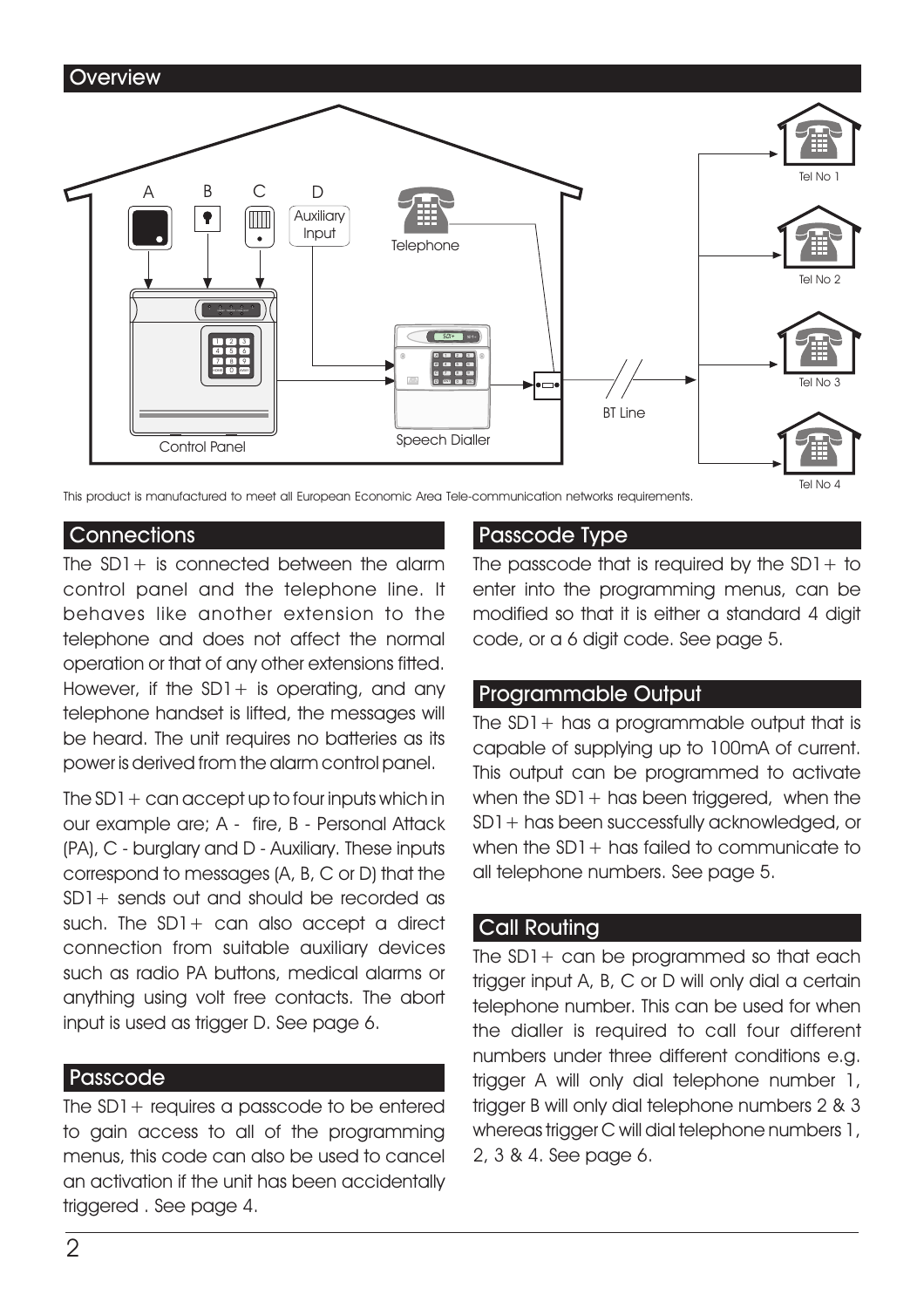#### Call Abort

The  $SD1+$  can be programmed so that if it is accidentally triggered, the call can be aborted. Once aborted, the dialler will stop dialling out immediately. The SD1+ can be aborted by one of the following methods: when a signal is applied to the abort input, when the input that triggered the unit is removed, or when the user passcode is entered. When an abort is performed by the code, the display shows " $BBIRTED$ " as visual confirmation of the abort being carried out (a chime tone will also be heard). See page 6.

#### Last Call Log

The  $SD1+$  has a last call log, this enables the user to find out who the unit has dialled and who acknowledged it. The log also shows which input was triggered last. See page 7.

#### Acknowledgement Options

Once the SD1+ has made its call and delivered its message, it requires a signal to say that the message has been successfully received. This is done by the recipient pressing the number "8" button on their telephone. See page 14. When the SD1+ has been acknowledged, it will shut down until it is triggered again. This option determines how many times the unit must be acknowledged before it shuts down. See page 7.

#### Telephone Numbers

The SD1+ can dial up to four different telephone numbers. These numbers can be up to 24 digits long and are programmed using the LCD display and keypad on the unit. The numbers can be forced to tone or pulse dial if required and a pause can also be programmed. It is also possible for the  $SD1 +$  to dial a pager and send a numerical message, this message is programmed by the user (a digit is also sent after the message that corresponds to the trigger input e.g. 1, 2,3 or 4  $=$  Trigger A, B, C or D). See pages  $8-11$ .

#### Recording Messages

The SD1+ has a built-in microphone so that phrases can be recorded directly into the unit. The message that is sent by the  $SD1 +$  consists of a common phrase (0) which normally states your name & address, followed by phrase A, B, C or D which relate to the inputs applied from the control panel (PA, burglary and fire in our example). The  $SD1+$  has up to 40 seconds of recording time which has to be shared by all 4 phrases. It must be noted that if 10 seconds is initially used by phrase 0 and you need to re-record that phrase, 10 seconds must be used by the new phrase 0. See page 12.

#### Deleting Phrases & Numbers

Because the SD1 + has a Non Volatile Memory (NVM), the phone numbers and messages cannot be deleted by removing power from the unit. This option, allows you to delete all phrases or all phone numbers as required. See page 13.

#### Playing Back Messages

Once the phrases have been recorded by the SD1+, they can be played back through the on board speaker so that you can check the recorded message. It should be noted that when you play back phrases A, B, C or D, phrase 0 is always played first. See page 14.

#### Sending a Test Call

Once the SD1+ has been programmed, each message can be sent to a particular number to test whether the unit is working correctly. When the unit is in this test mode, everything on the phone line will be heard through the speaker. The display will also give a visual indication of what is happening during the call. See page 15.

#### Three Way Calling

This is a service that is normally provided by British Telecom, if this service is enabled, the SD1+ will use it to prevent anyone trying to block the telephone line. See page 16.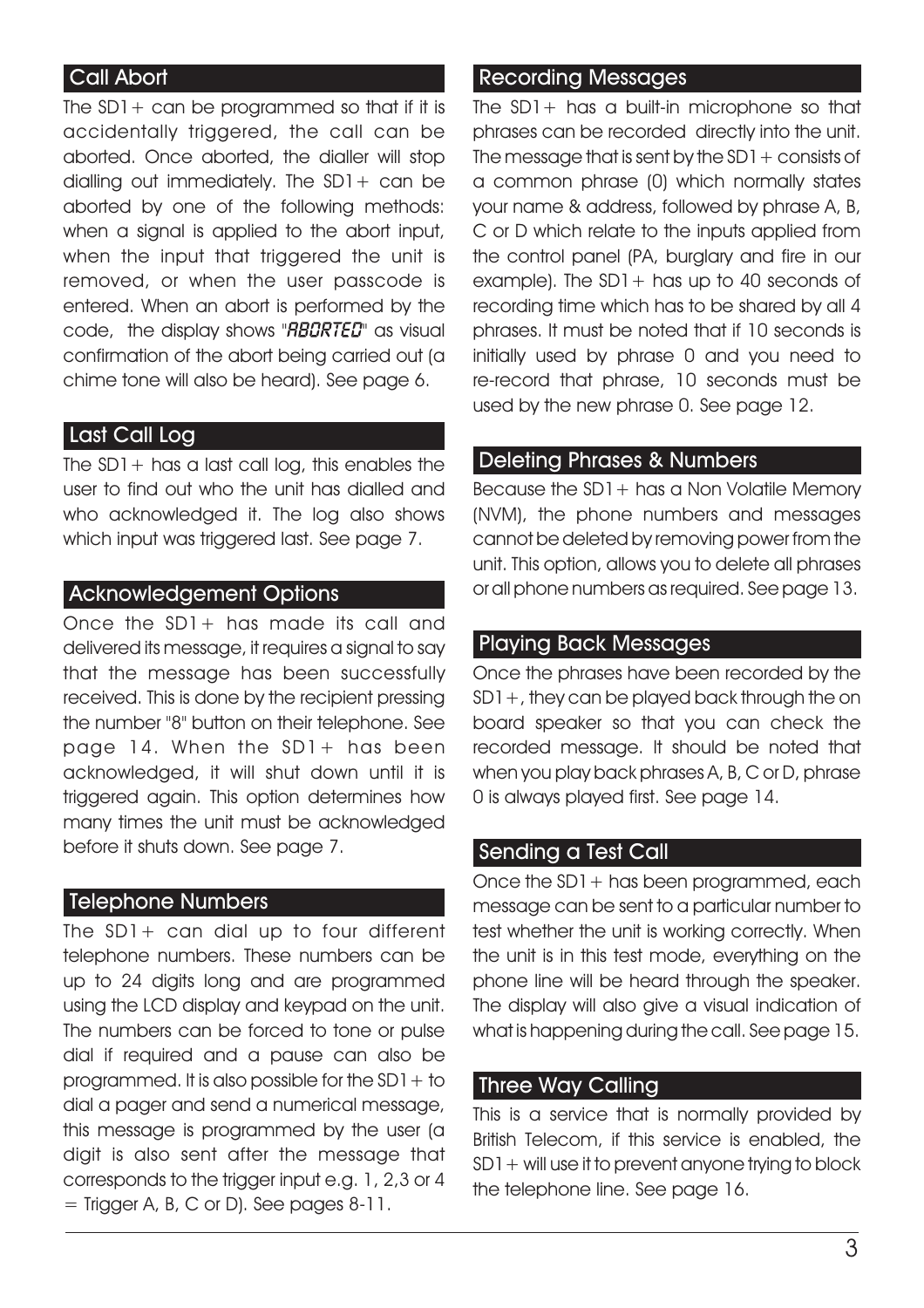#### Programming: Initialising The  $SD1+$

When you power up the  $SD1+$  for the first time, a factory restart is required. This involves shorting out the factory restart pins (JP2) whilst applying power to the unit (please refer to the installation instructions for details). The display will show " $PLESSE REEBRD$ ", this indicates that the memory is blank (i.e., all telephone numbers and messages are not programmed). Once it is programmed, "501+" is displayed instead. To gain access to the programming menus, the passcode must be entered (Default 1234).

1. When the unit is powered up for the very first time, the display shows "PLERSE RECORD".

+ *When programmed, the display shows " " (fig 2).*

- 2. Enter the default user code  $1234$  to initialise the unit ready for programming.
- 3 When initialised the display shows "RERDY", the unit can now be programmed and tested.
	- $\mathbb{R}\rightarrow$  *To exit from the main menu press*  $\stackrel{\text{\tiny{ESO}}}{\phantom{}_{\sim}}$  *if the unit is not operated for 1 minute, it will revert back to the " " message (or " ", fig 2).*

#### Changing Your Passcode

The SD1+ requires a passcode to be entered to allow access to the program menus, this passcode can also be used to abort the operation of the unit when triggered (see page 6). The passcode is normally four digits, but can be changed to six (see page 5). The default passcode is 1234 and can also be changed as required.

- 1. Ensure that the  $SD1+$  is initialised and the display is showing " **READY**" (see page 4).
- 2 Press 4 and the display will show "NELICODE-".
- 3. Press  $\boxed{\phantom{a}8}$  and the display will show  $\degree$ ---".
- 4. Enter your new passcode e.g. 2580.
- 5. Press  $\mathbb{F}$  to accept the new code and return to "RERDY".





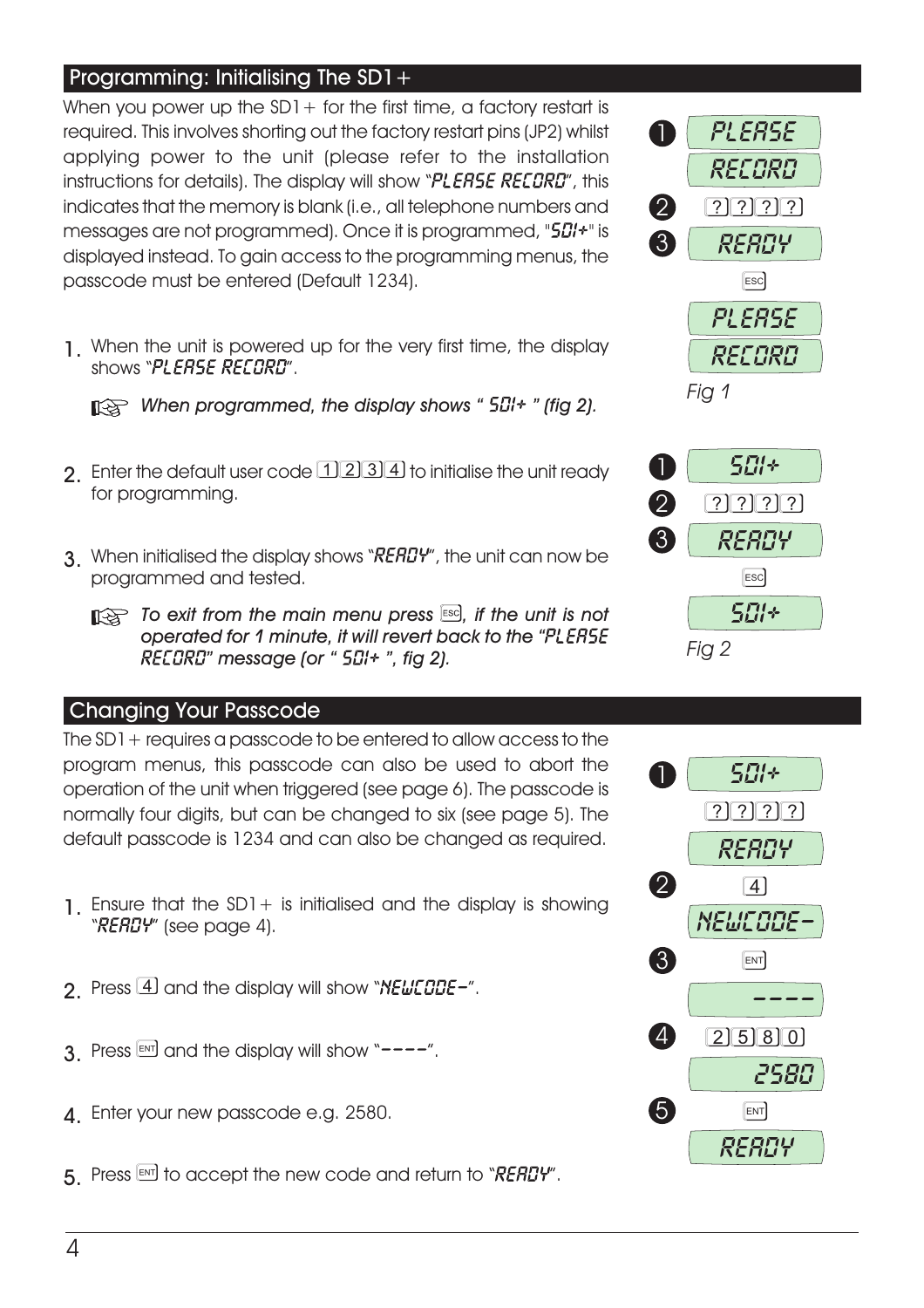#### Changing Your Passcode Type

The SD1+ requires a passcode to be entered to allow access to the program menus. This passcode is normally 4 digits  $(4, \angle GDE)$ , but can be changed to 6 digits  $(5, \text{LUSE})$ . The default user passcode is 1234. If the passcode is changed from 4 to 6 digits, the last two digits of the code will default to (00) i.e. 1234 will now become 1234 00.

- 1. Ensure that the  $SD1+$  is initialised and the display is showing "READY" (see page 4).
- 2. Press  $\boxed{5}$  and the display will show " $\sqrt{2}$ ,  $\sqrt{7}$   $\sqrt{7}$   $\sqrt{2}$  = ".
- $3$  Press  $\mathbb{R}$  and the display will show the code type option that is currently programmed i.e. "4, *LODE"*.
	- + *Scroll through the other 3 passcode options " CODE"*, "5, *CODE"* and "5+*E*, *CODE"*, by pressing the **B** *key.*
	- + *Note: Do not use the following passcode types: 4 digits followed by enter (4+E, EBBE), or 6 digits followed by enter ( ). These are reserved for future use*
- $\Delta$  Press  $\mathbb{F}$  to accept the option displayed and return to "READY".



#### Programmable Output

The  $SD1+$  has an output that can be programmed to activate under certain conditions. These conditions are: active when the  $SD1 + has been triggered (HETIVE)$ , active when the  $SD1 + has been$ acknowledged ( $5ULE55$ ) and, active when the SD1 + has dialled all numbers and has not been acknowledged  $(FRILES)$ .

- 1. Ensure that the  $SD1+$  is initialised and the display is showing "READY" (see page 4)".
- 2. Press  $\boxed{6}$  and the display will show "*QUTPUT-"*.
- $3.$  Press  $\mathbb{R}$  and the display will show the output type that is currently programmed i.e. "**RETIVE**".

*If required, the other 2 output types "5UEEE55", and " " can be scrolled through by pressing the key.*

 $\Delta$  Press  $\mathbb{F}$  to accept the option displayed and return to "RERDH".

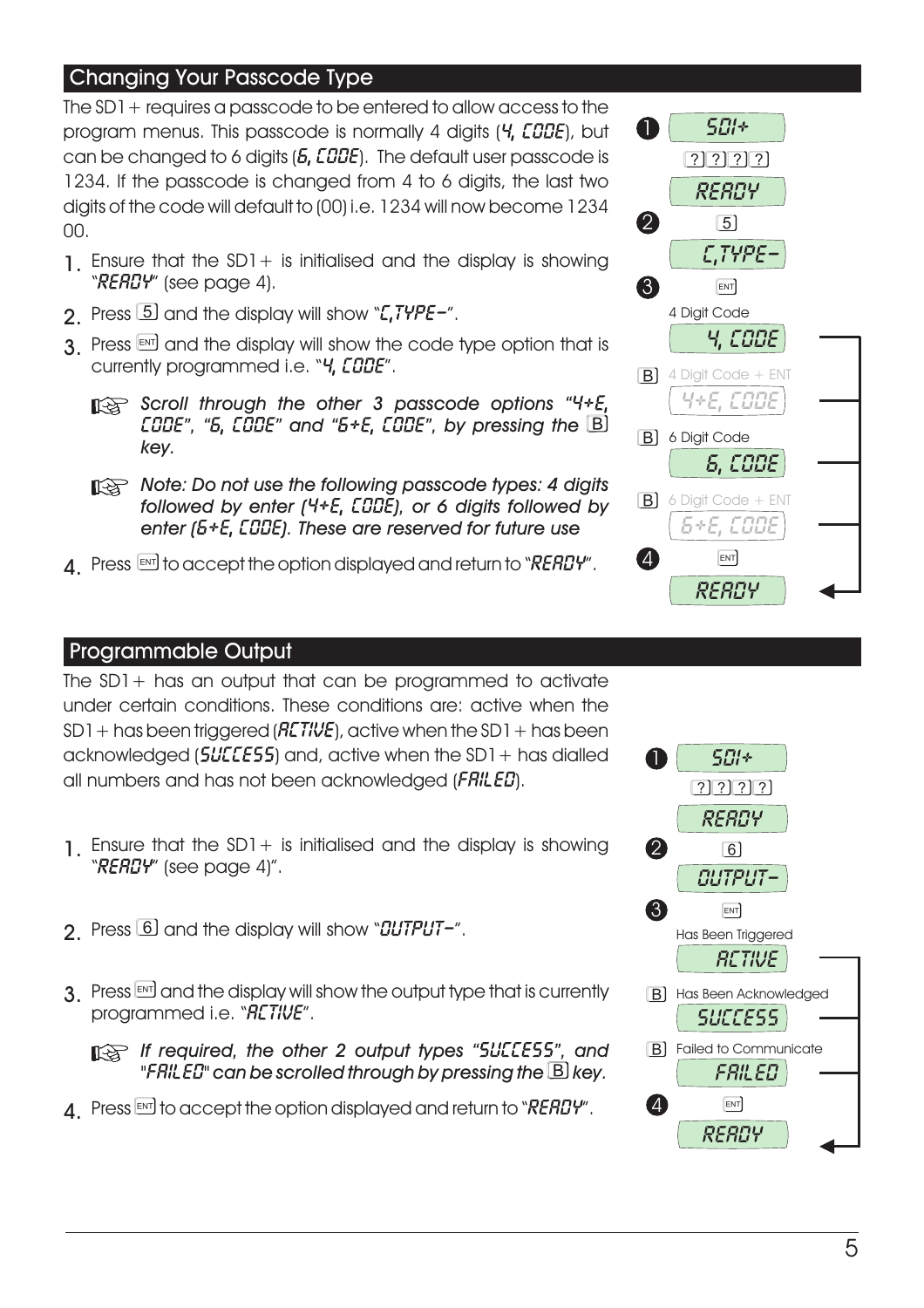#### Call Routing

Messages A, B, C or D can be programmed so that they only report to certain telephone numbers i.e. Message A might report to telephone numbers 1, 3 & 4 but NOT to number 2  $(B)$   $I-JY$ .

- 1. Ensure that the SD1+ is initialised and the display is showing " *RERDY"* (see page 4).
- **2** Press  $\boxed{Z}$  and the display will show " $\frac{R}{W}$ .
- $3$  Press  $\boxed{\phantom{0}8}$  and the display will show that message A is routed to telephone number s 1, 2, 3 & 4 i.e.  $\sqrt{H}$  $H$  $H$  $H$  $H$ .
	- *<u>Paulic</u> Press 1, 2, 3 or 4 to select or deselect the telephone numbers.*
	- *If required, the other 3 options "B) I234", "[) I234" & " ", can be scrolled through by pressing the key.*
- $\Delta$  Press  $\text{EM}$  to accept the option displayed and return to "READY".

#### Abort Options

Occasionally you may trigger your alarm by accident and cause the SD1+ to send an unwanted call. When this happens the unit can be stopped, by applying a signal to the abort input on the  $SD1 + (INPUT)$ , removing the trigger from the  $SD1 + (RESTURE)$  or, simply entering your user passcode (PR55EBBE).

- 1. Ensure that the SD1+ is initialised and the display is showing "READY" (see page 4).
- 2. Press  $\boxed{8}$  and the display will show " $\frac{1}{2}$   $\frac{1}{2}$   $\frac{1}{2}$   $\frac{1}{2}$   $\frac{1}{2}$   $\frac{1}{2}$
- $3$ . Press  $\mathbb{R}$  and the display will show the abort option that is currently programmed i.e. "NONE".
	- **1 [** $\circled{3}$  If required, the other 3 abort options "INPUT", "RESTURE" and "PR55EBBE", can be scrolled through by pressing *the key.*
	- + *If the abort option is set for anything other than " ", then the abort input becomes trigger "D".*
- $\Lambda$  Press ENT to accept the option displayed and return to "REFIDY".

![](_page_7_Figure_16.jpeg)

![](_page_7_Figure_17.jpeg)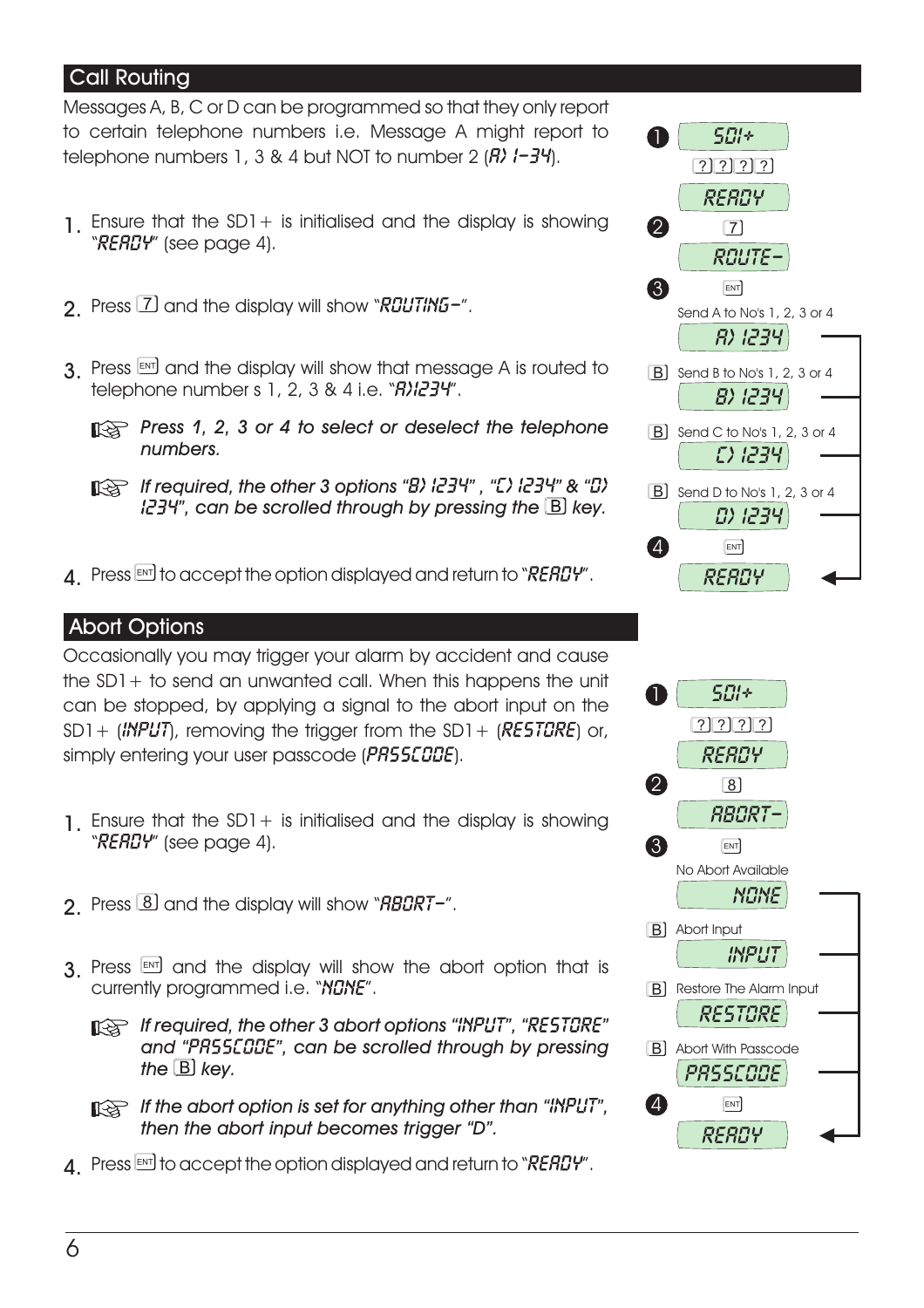#### Viewing The Last Call Log

When a call is successfully acknowledged, the  $SD1+$  stores the event in a "Last Call Log".

The log may then be viewed as follows:

- 1. Ensure that the  $SD1+$  is initialised and the display is showing " **READY**" (see page 4).
- $2$  Press  $9$  and the display will show "*VIEUL 05-"*.
- 3. Press [ENT] and the display will show the Last Call Log i.e. "BLANK" if the log is empty, or " $R$ ) -- $3$ -" (Alarm on trigger input A acknowledged by recipient 3). If the display shows " $\hat{H}$ ) ----" then none of the calls were acknowledged.
- $\Delta$  Press  $\mathbb{F}$  to accept the option displayed and return to "REFIDH".

#### Acknowledgement Options

Once the SD1 + has made its call and delivered its message, it requires a signal to say that the message has been successfully received. This is done by the recipient pressing the number "8" button on their telephone. When the SD1+ has been acknowledged, it will shut down until it is triggered again. This option determines how many times the unit must be acknowledged before it shuts down. These options include: Any 1 person  $(RNY-1)$ , Any 2 people  $(RNY-\bar{c})$ , Any 3 people  $(RNY-\bar{d})$ , All 4 people  $(RLL-\bar{d})$ or nobody at all  $(ND - DNE)$ .

- 1. Ensure that the  $SD1+$  is initialised and the display is showing " **READY**" (see page 4).
- 2. Press  $\Omega$  and the display will show "*ELERRBY-"*.
- 3. Press  $\boxed{\phantom{a}^{87}}$  and the display will show the acknowledgement option that is currently programmed i.e. " $RNT-1$ ".
	- + *If required, the other 4 acknowledgement options "ANY-2", " ", " " and " ", can be scrolled through by pressing the key.*
- $\Delta$  Press  $\mathbb{F}$  to accept the option displayed and return to "RERDH".

![](_page_8_Figure_14.jpeg)

![](_page_8_Figure_15.jpeg)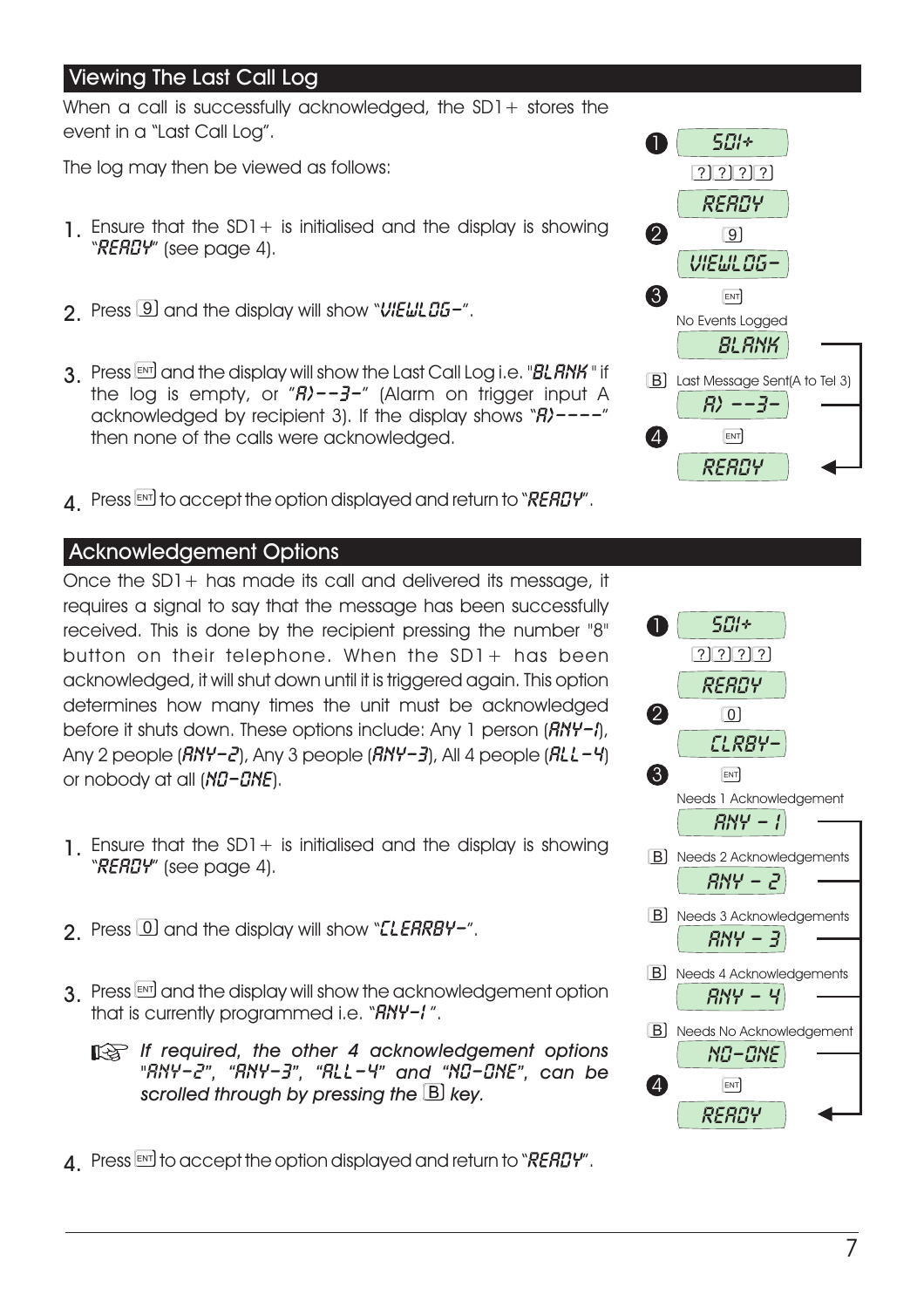#### Programming: Telephone Numbers

The SD1+ stores up to four telephone numbers, with a maximum of 24 digits each. Permission from the person(s) being called must be obtained before storing their telephone number. The SD1+ must NOT be used to call the Police via the Emergency Services telephone numbers.

The following example shows how to program telephone number 1 as 0181 234 5678.

![](_page_9_Figure_3.jpeg)

+ *The SD1+ must NOT be used to call the Police via the Emergency Services telephone numbers.*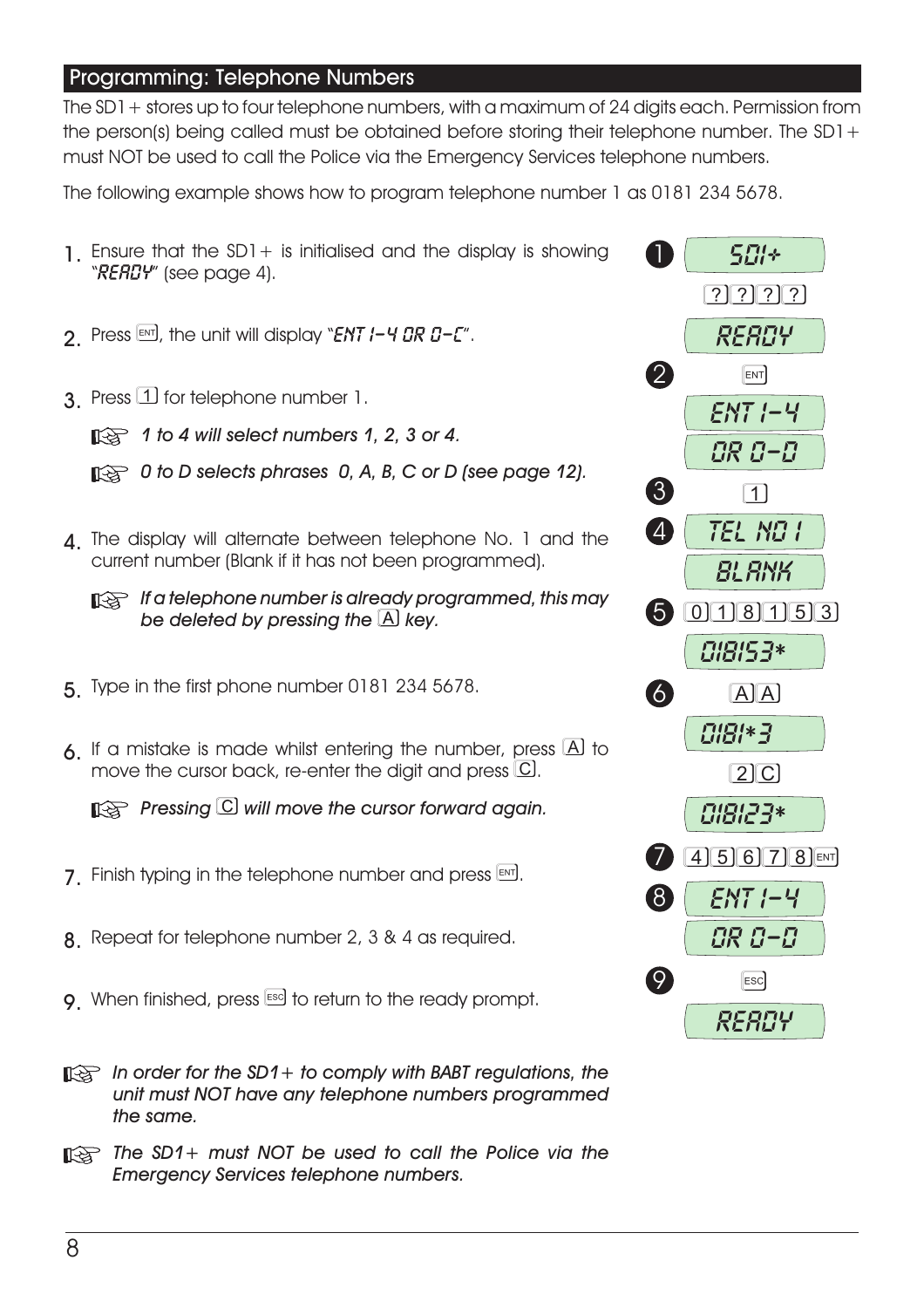#### Forcing The  $SD1+$  to Tone / Pulse Dial

Pulse Dialling: This is the older format and is sometimes referred to as Loop Disconnect/LD. Tone Dialling: This is the modern format and sometimes referred to as Multiple Frequency/MF. Any or all of the telephone numbers can be selected to override the automatic format selection and be forced into dialling the number in one of the above formats if required.

Before entering the telephone number 0181 234 5678 in the example below, press the  $B$  key to select "Pulse Dialling" ( $\vec{P}$ ) or press the  $\overline{\mathbb{C}}$  key to select "Tone Dialling" ( $\vec{l}$ ).

![](_page_10_Figure_3.jpeg)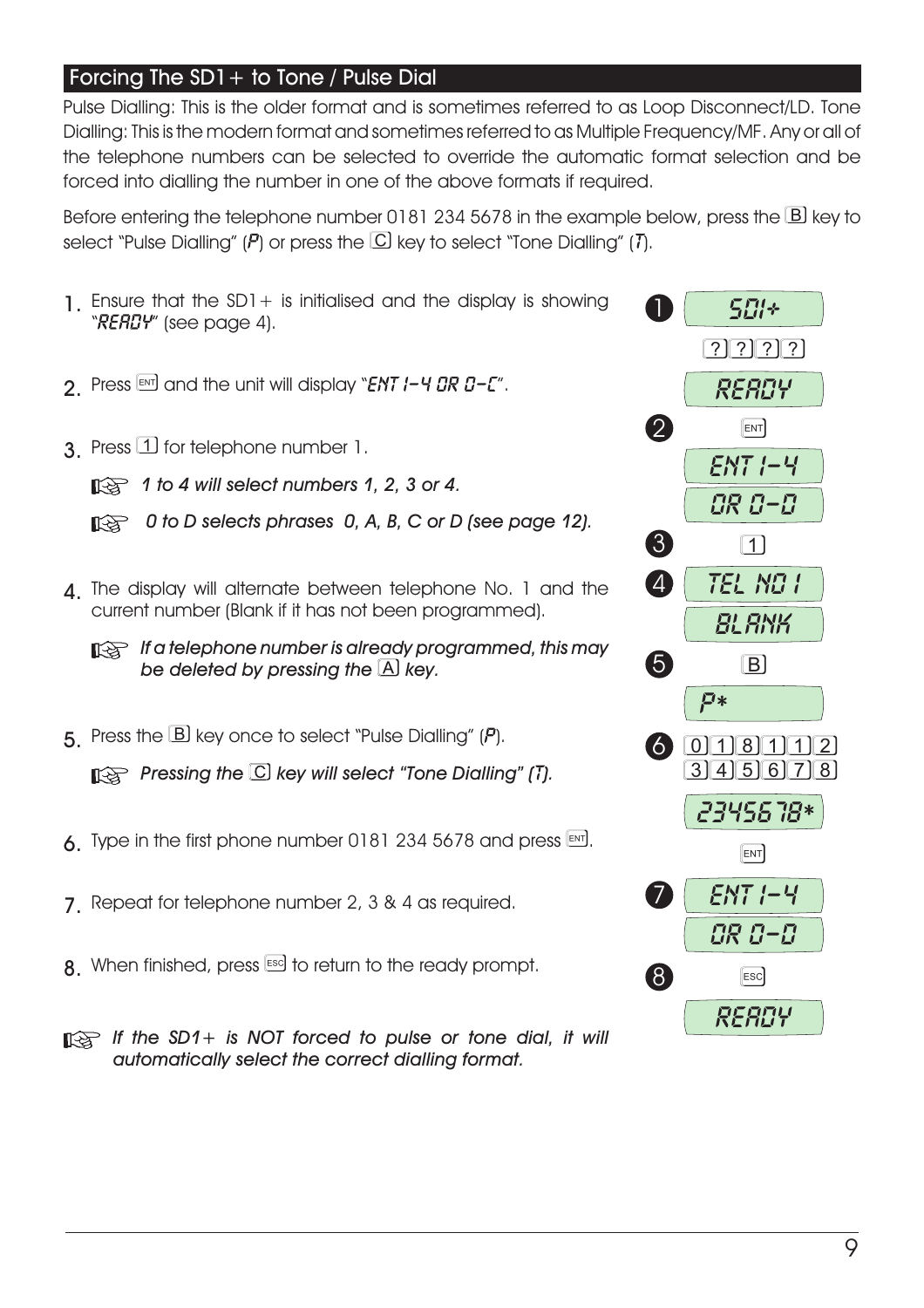#### Programming a Pause into the Telephone Number

If the  $SD1+$  is connected to an internal PABX telephone exchange, a prefix digit i.e. 9 is normally required before an outside line can be obtained. Some exchanges also require a pause after this digit before dialling the telephone number. If required one or more 3 second pauses can be inserted after the prefix digit.

Before entering the telephone number 0181 234 5678 in the example below, press  $9$  for the dial out prefix, then press the  $B$  key three times to select a 3 second Pause.

![](_page_11_Figure_3.jpeg)

- **9** When finished, press **ESG** to return to the ready prompt.
- + *The pause option ( ) will cause the SD1+ to wait 3 seconds before dialling the rest of the telephone number. Programming two ( ) or three ( ) pause options will cause the SD1+ to pause 6 or 9 seconds.*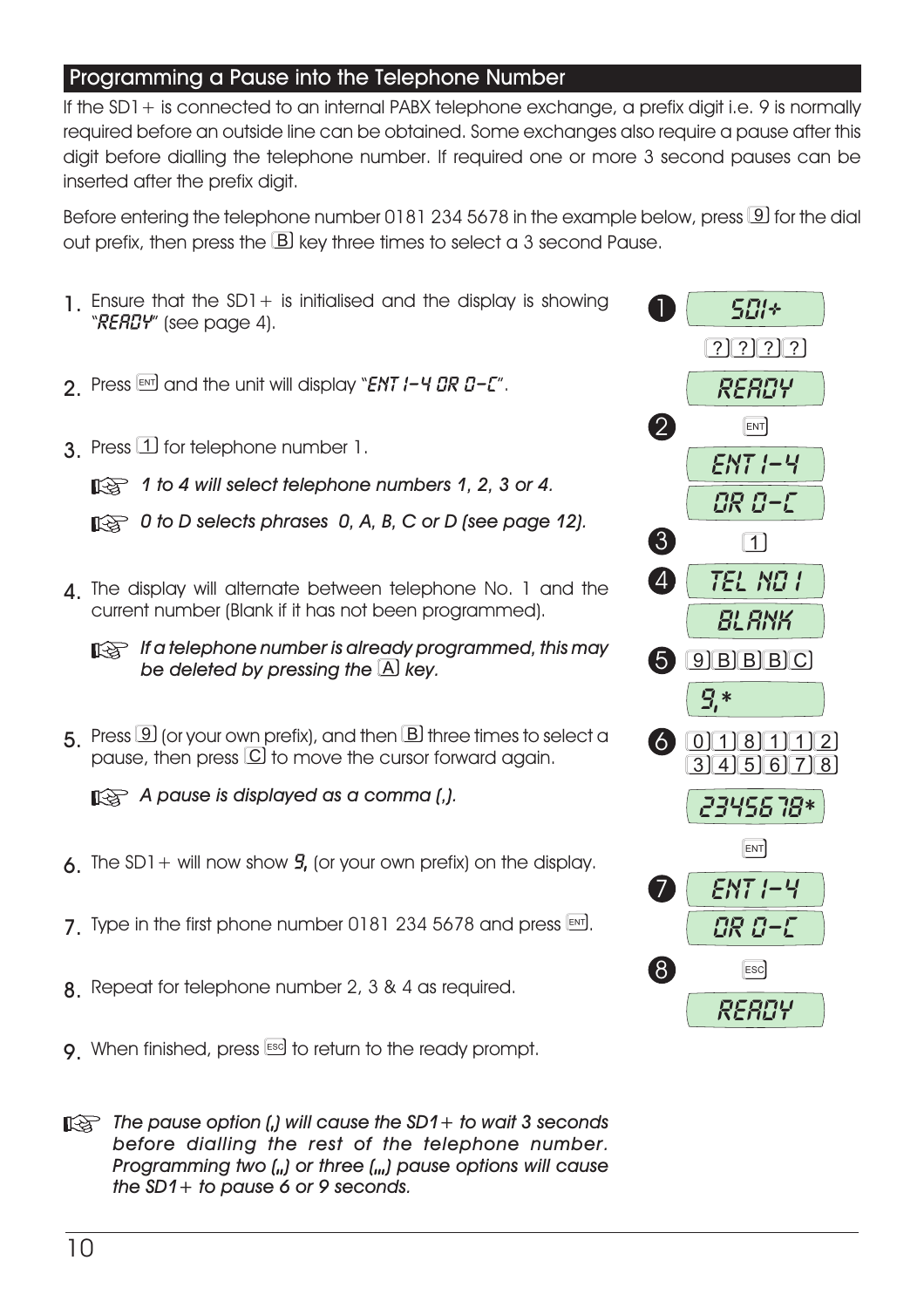#### Programming a Pager Number

When dialling a pager SD1 + may have to wait before sending the message. To insert a pause enter "M" after the pager number. When the call is answered, the unit can send the message as normal or precede it with a "star" or "hash". This is achieved by programming ( $M+NLNE$ ), ( $M+5TRR$ ) or ( $M+HRSH$ ) respectively. The pager message is ALWAYS terminated with a "hash".

Note: Each pager service has its own requirements for pauses, star and hash. You may have to experiment to find the correct combination for the service you are using.

After entering the pager number 0832 345678 in the example below, press  $\boxtimes$  four times for the pager prefix " $''$ ", then  $\Omega$  and enter the paging message i.e. 333, then  $p$ ress  $[EM]$ .

- 1. Ensure that the  $SD1+$  is initialised and the display is showing " **READY"** (see page 4).
- 2. Press  $\overline{P}$  and the unit will display "ENT  $I 4$  GR  $B C$ ".
- 3 Press  $\overline{1}$  for telephone number 1.

+ *1 to 4 will select telephone numbers 1, 2, 3 or 4.*

+ *0 to D selects phrases 0, A, B, C or D (see page 12).*

1 The display will alternate between telephone No. 1 and the current number (Blank if it has not been programmed).

+ *If a telephone number is already programmed, this may be deleted by pressing the key.*

- 5. Type in the pager number e.g. 0832 345678.
- 6. Press  $\boxdot$  four times to select the pager option ( $M$ ), then press  $\boxdot$ .
- 7. Type in the paging message i.e. 333 for alarm, then press  $[III]$ .

+ *Anything entered after the " ", is used as the message.*

+ *A digit relating to the input is also sent e.g. 1 = Trigger A.*

 $\mathbb{R}$  If the display shows "Phones" then press  $\mathbb{B}$ .

8. The display shows how the message is sent " $M + N G N E$ ".

**If required, the other 2 options "M+5TRR" and "M+HR5H",** *can be scrolled through by pressing the key.*

9. Repeat for telephone number 2, 3 & 4 as required.

10.When finished, press [ssc] to return to the ready prompt.

![](_page_12_Figure_21.jpeg)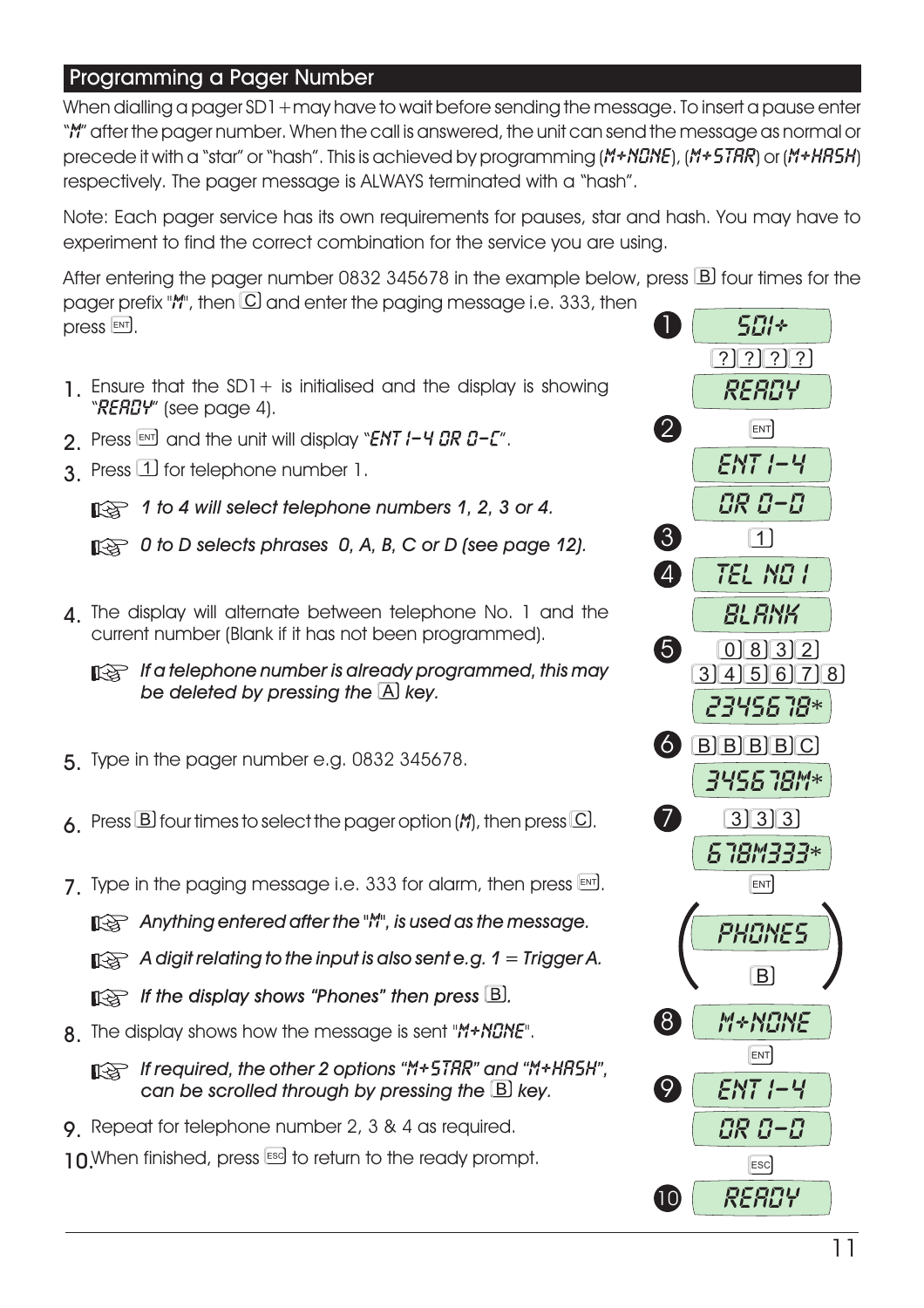#### Recording Messages

The SD1 + can record up to four phrases A, B, C, D and a common phrase 0. These phrases can be up to forty seconds in total. The five phrases are used to form four messages A, B, C and D. Phrase 0 is normally used to store the name and address of the premises, whereas phrases A, B, C or D are used to store the type of alarm condition. It is also advisable to include the instruction to press the number "8" button on the telephone, at the end of the message e.g.

- l Phrase 0: "This Is Mr Smith, at 10 The Strand, East Fincham"
- Phrase A: "The alarm has been activated, please press eight to acknowledge this call".
- 1. Ensure that the  $SD1+$  is initialised and the display is showing " **READY"** (see page 4).
- 2. Press  $\overline{[}^{8}$  and the unit will display "ENT  $1 4$  DR  $0 0$ ".
- 3. Press 1 for phrase 0.

+ *0 to D will select phrases 0, A, B, C or D.*

- + *1 to 4 selects numbers 1, 2, 3 or 4 (see pages 8-11).*
- $\Lambda$  The display will show "RECORD PHRASE D".
	- + *Stand back about 6-8 inches from the unit.*
	- + *Before you record phrases, it is advisable to prepare them by writing them down first.*
- 5. When ready, press the  $\overline{M}$  key to start recording, and speak clearly into the unit.
	- + *The display will show the remaining recording time.*
	- + *When re-recording a phrase, if the duration of the old phrase was previously 10 seconds, then the new phrase must be the same length.*
- $6.$  To end recording at any time press  $50$ .

**The unit will also stop recording when the time runs out.** 

- 7 Repeat for phrases A, B, C & D as required.
- $8.$  When finished, press  $\epsilon$  to return to the ready prompt.

![](_page_13_Figure_19.jpeg)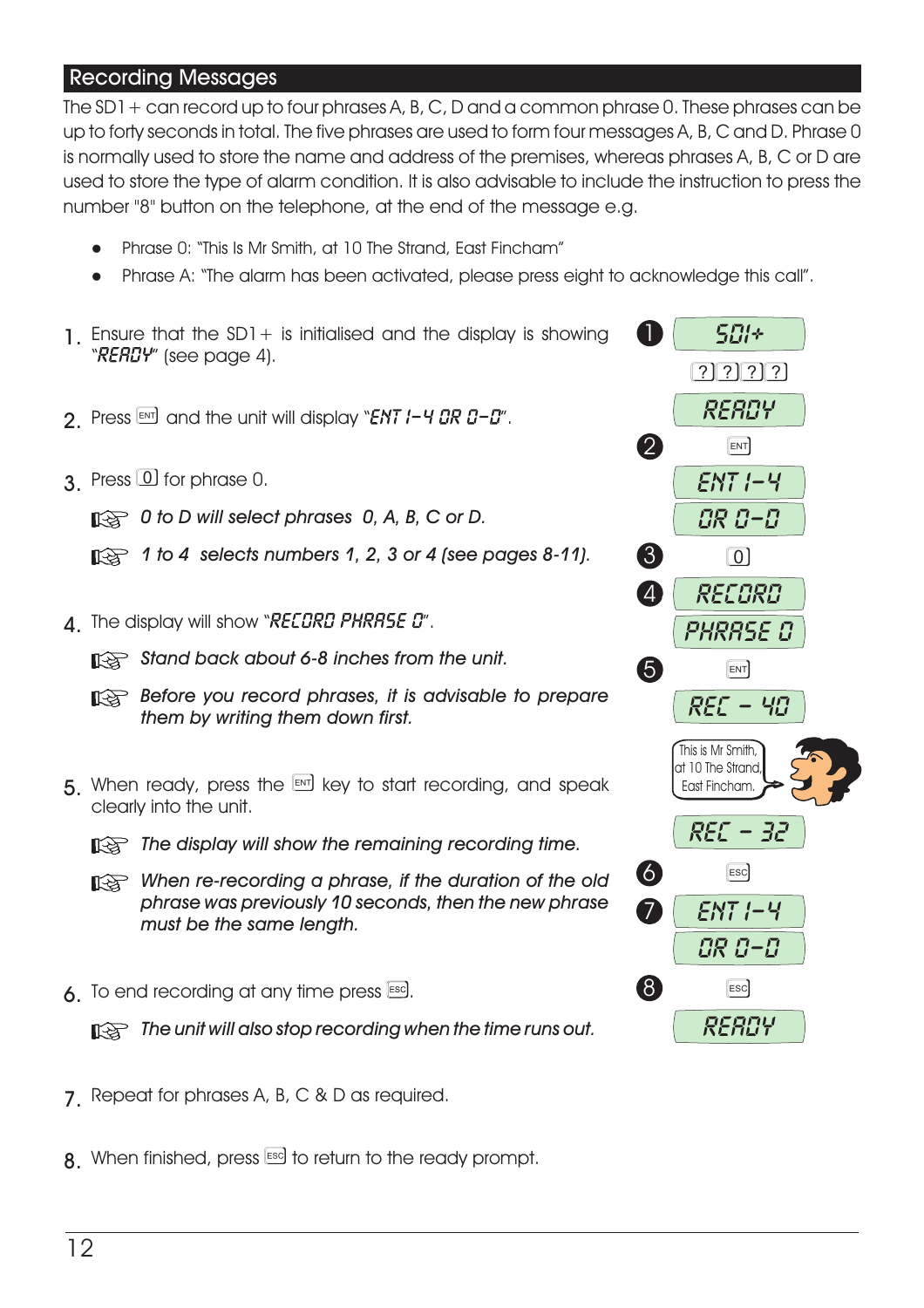#### Deleting Phrases & Telephone Numbers

If new phrases need to be recorded or new telephone numbers need to be programmed into the unit, the old ones will have to be deleted, this option will allow you to perform either of these actions.

![](_page_14_Figure_2.jpeg)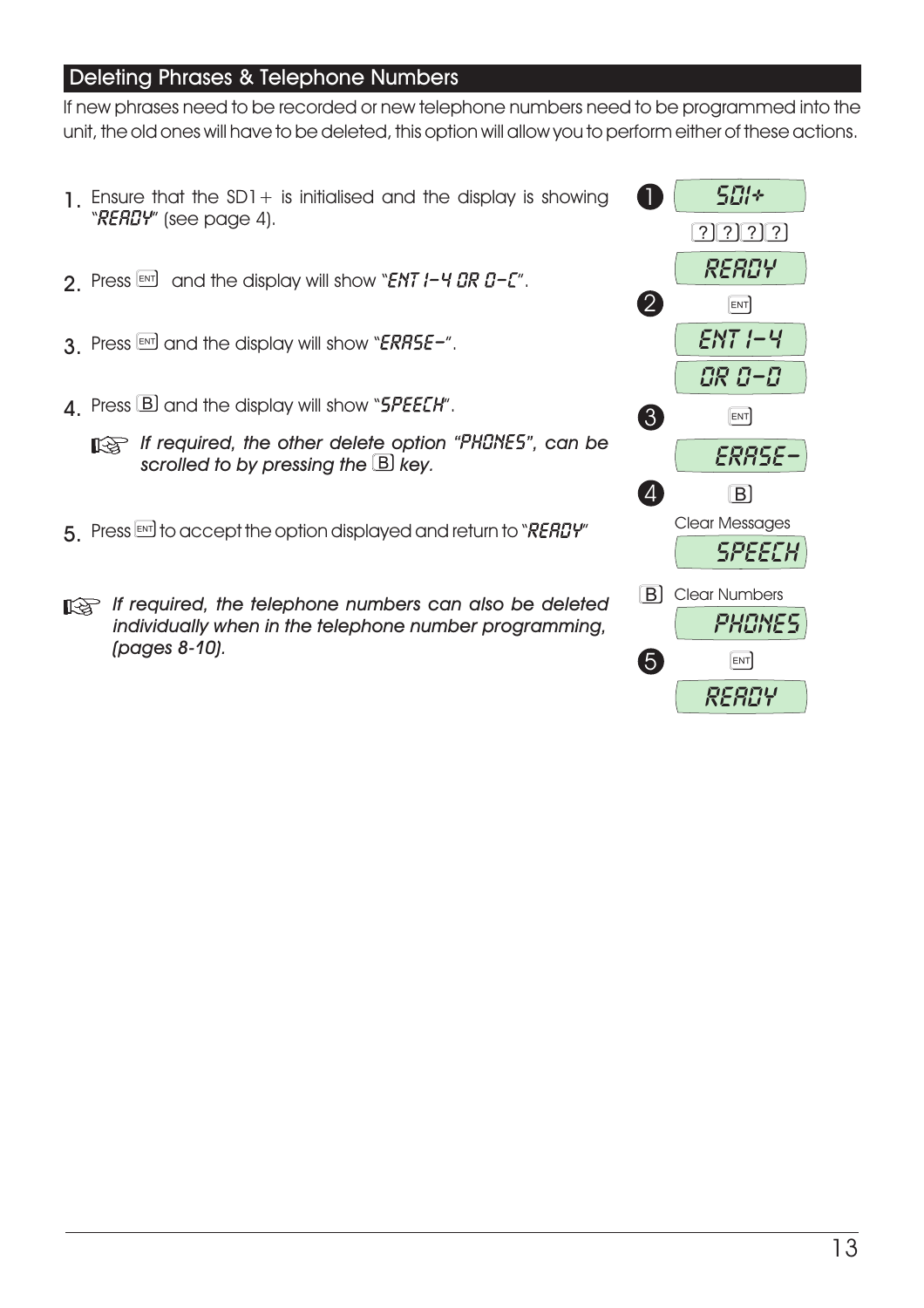#### Testing the SD1+: Call Acknowledgement Procedure

If the unit has been triggered or a test call has been sent, you must ensure that the recipient of the call is aware of the call acknowledgement procedure, so that they can successfully shut down the  $SD1+$  and prevent it from dialling them again.

- 1. When the recipient's telephone rings, they should answer the call as they would any normal call.
- 2. The SD1+ will then play the message that corresponds to the trigger it has received, (normally the name and address of the premises followed by the relevant alarm message).
- 3. After the message, a tone is heard, the recipient should now press the "8" button on the telephone to acknowledge the call.
	- + *Pressing the number "8" button on the telephone at any point during the message, will also shut the unit down.*
- 4. If done correctly, an acknowledgement "tune" will be heard.
- 5. The recipient can then take the necessary action.

#### Playing Back Messages

Once the phrases have been recorded it is possible to play them back through the built in loudspeaker.

This example shows how to play back "Message A" (Phrase  $0 + A$ ):

- **1.** Ensure that the SD1 + is initialised and the display is showing " READY" (see page 4).
- **2.** Press  $\overline{A}$  and the display will show "  $1 4$  / ENT TO 5END".

*p***<sub>***F***</del>** *Pressing* **<b>***BC* or **D** will select message B, C or D.</sub>

- 3. After a 5 second delay the message is played.
- $\Delta$  Pressing  $\boxed{\phantom{0}^{58}}$  at any point during the message will abort the playback and return the unit to the "RERDY" prompt.

+ *Repeat for message B, C or D, as required.*

![](_page_15_Picture_17.jpeg)

![](_page_15_Figure_18.jpeg)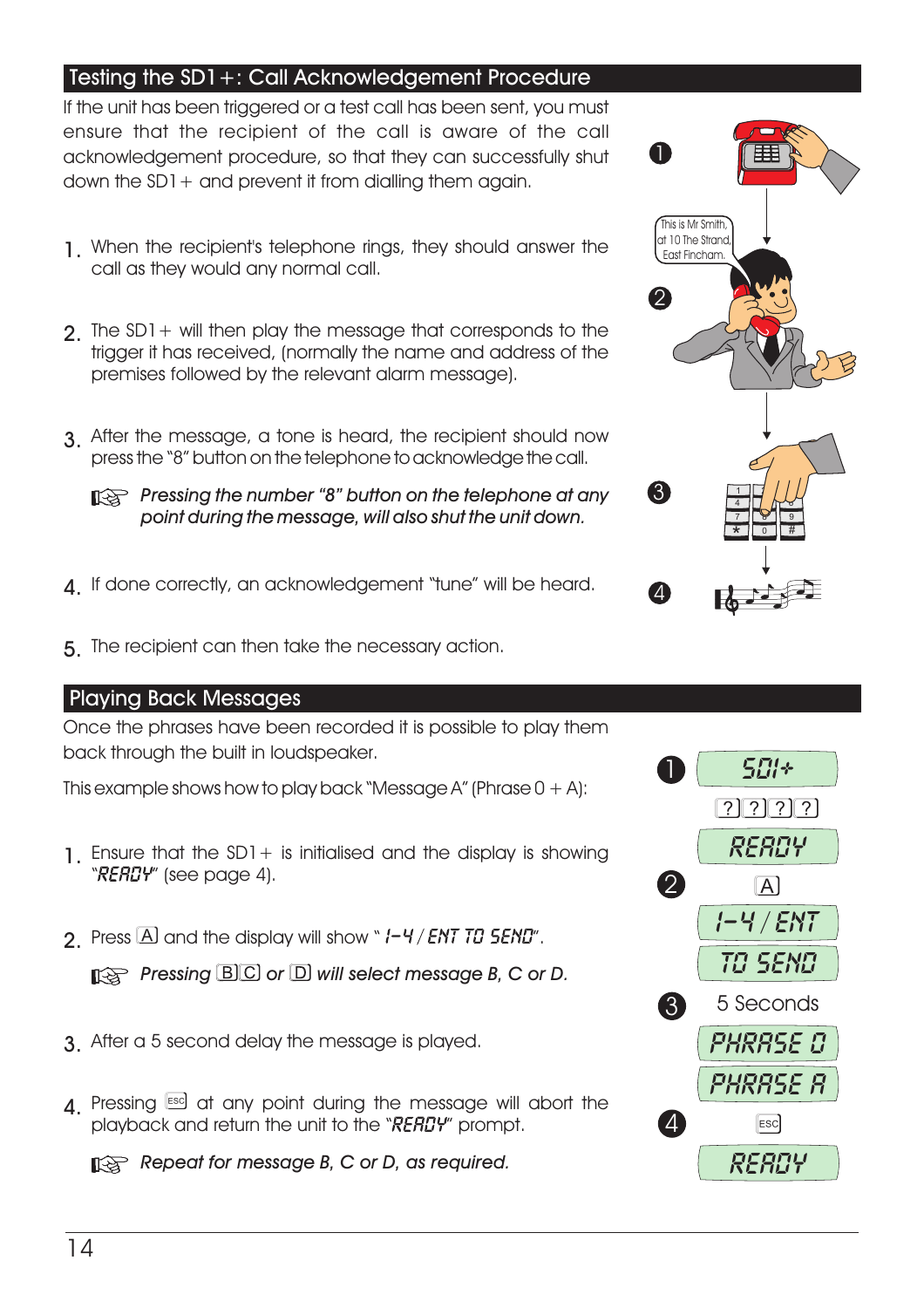#### Sending A Test Call

It is possible to test that each message plays to each telephone number e.g. you may want to test that "Message A" plays to telephone number 1 or "Message B" to telephone number 3 etc.

Before sending a test call, make sure the person being called is familiar with the acknowledgement procedure. This will ensure that the  $SD1 +$  is successfully cleared down.

The following example shows how to send "Message A" to telephone number 1:

![](_page_16_Figure_4.jpeg)

- 4. Pressing  $\boxed{\phantom{0}^{ES}}$  at any time will abort the test call and return the unit to the "READY" prompt.
	- + *Repeat for message B, C or D, as required.*
	- **Repeat for other test call combinations as required.**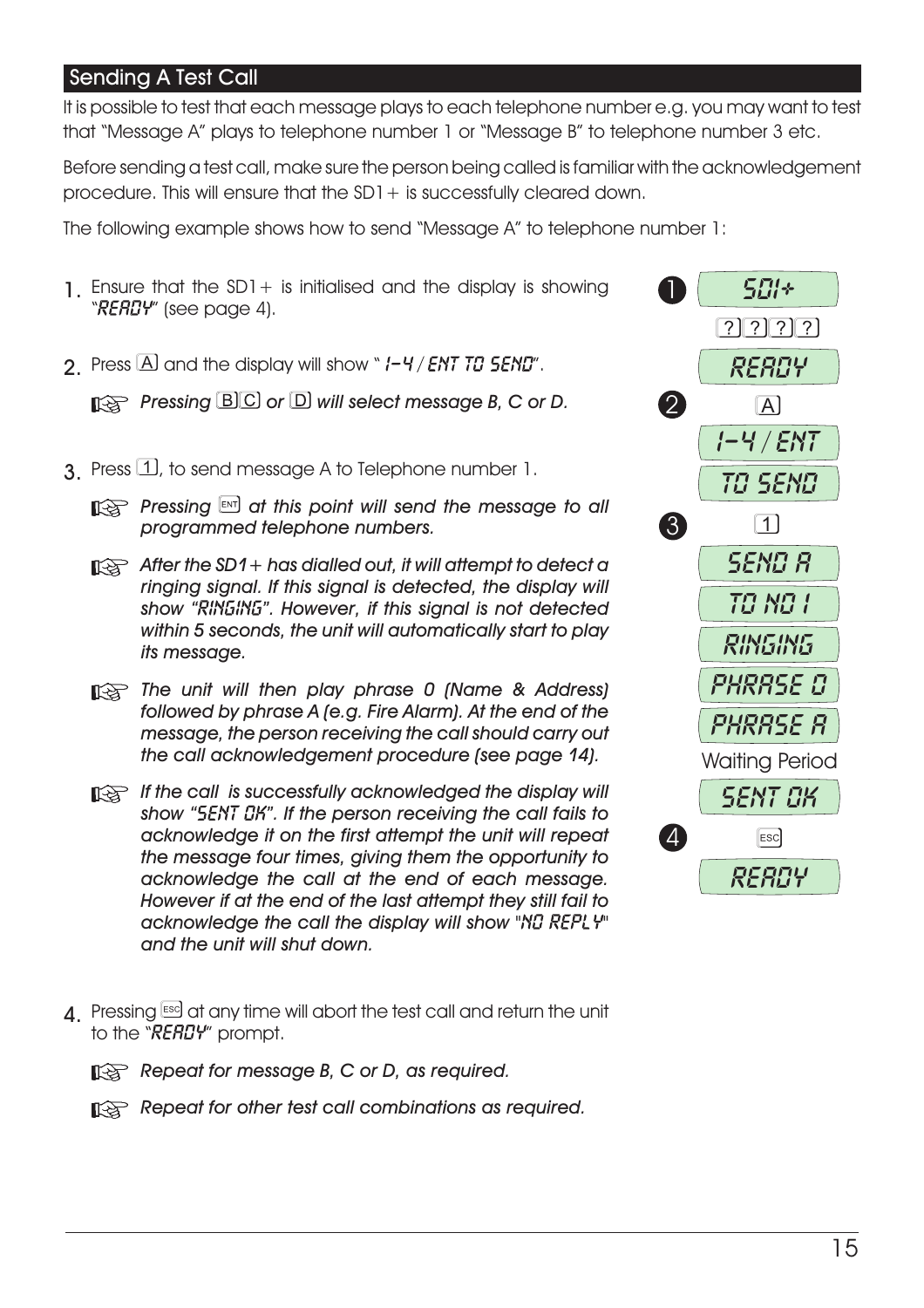#### General: Three Way Calling

Three Way Calling is a feature that is available from BT Network Services. For the SD1+ to take advantage of this facility, the telephone line must have this service enabled (contact BT for details).

When the SD1 + is triggered, the unit checks for "dial tone", if no dial tone is detected i.e. another telephone is "Off Hook" or there is an incoming call. The unit then sends a "Recall" signal, which is detected by the exchange as a request for a new line. With a new line available, the  $SD1 +$  then attempts to dial out.

+ *If the SD1+ is connected to an older pulse dial exchange, the numbers being dialled must be selected to pulse dial (see page 9). This will also disable the three way calling facility as this is not available on the older exchanges.*

| <b>Display Messages</b> |                                                                                                                                                                                                                                                                                                                                                             |
|-------------------------|-------------------------------------------------------------------------------------------------------------------------------------------------------------------------------------------------------------------------------------------------------------------------------------------------------------------------------------------------------------|
| PLEASE<br>RECORD        | When the unit is first powered up, a factory restart is required (page 4).<br>The $SD1+$ will then have a completely blank memory (no phone<br>numbers or messages programmed), program these as required. If<br>the unit is showing this display, and a factory restart has not been<br>carried out, contact your installation company for further advice. |
| 501+                    | This is the normal standby display of the $SD1 +$ speech dialler. The unit<br>will display this message whilst it is doing nothing AND whilst it is dialling<br>out after it has been triggered.                                                                                                                                                            |
| RINGING                 | The $SD1 +$ has detected a ringing signal. This display will only be seen<br>during a test call and NOT an activation.                                                                                                                                                                                                                                      |
| ENGAGED                 | The recipient may already be on another call, wait until they have<br>finished the call and try again. This display will only be seen during a<br>test call and NOT an activation.                                                                                                                                                                          |
| UNOBTAIN                | The SD1 + has detected an Unobtainable or Special Information Tone.<br>Check the number and try again. This display will only be seen during<br>a test call and NOT an activation.                                                                                                                                                                          |
| <i>SENT OK</i>          | The SD1+ dialled out, sent the message and was acknowledged<br>correctly by the recipient. This display will only be seen during a test<br>call and NOT an activation.                                                                                                                                                                                      |
| NO REPLY                | The call was not answered or acknowledged by the recipient. This<br>display will only be seen during a test call and NOT an activation.                                                                                                                                                                                                                     |
| PAGED                   | If the $SD1 +$ is programmed to dial a pager number, this message will<br>be displayed when the pager message is sent. This display will only<br>be seen during a test call and NOT an activation.                                                                                                                                                          |
| RBORTED                 | The $SD1 + was$ aborted by a user passcode whilst it was attempting to<br>dial out following an activation. This display will only be seen<br>following an activation.                                                                                                                                                                                      |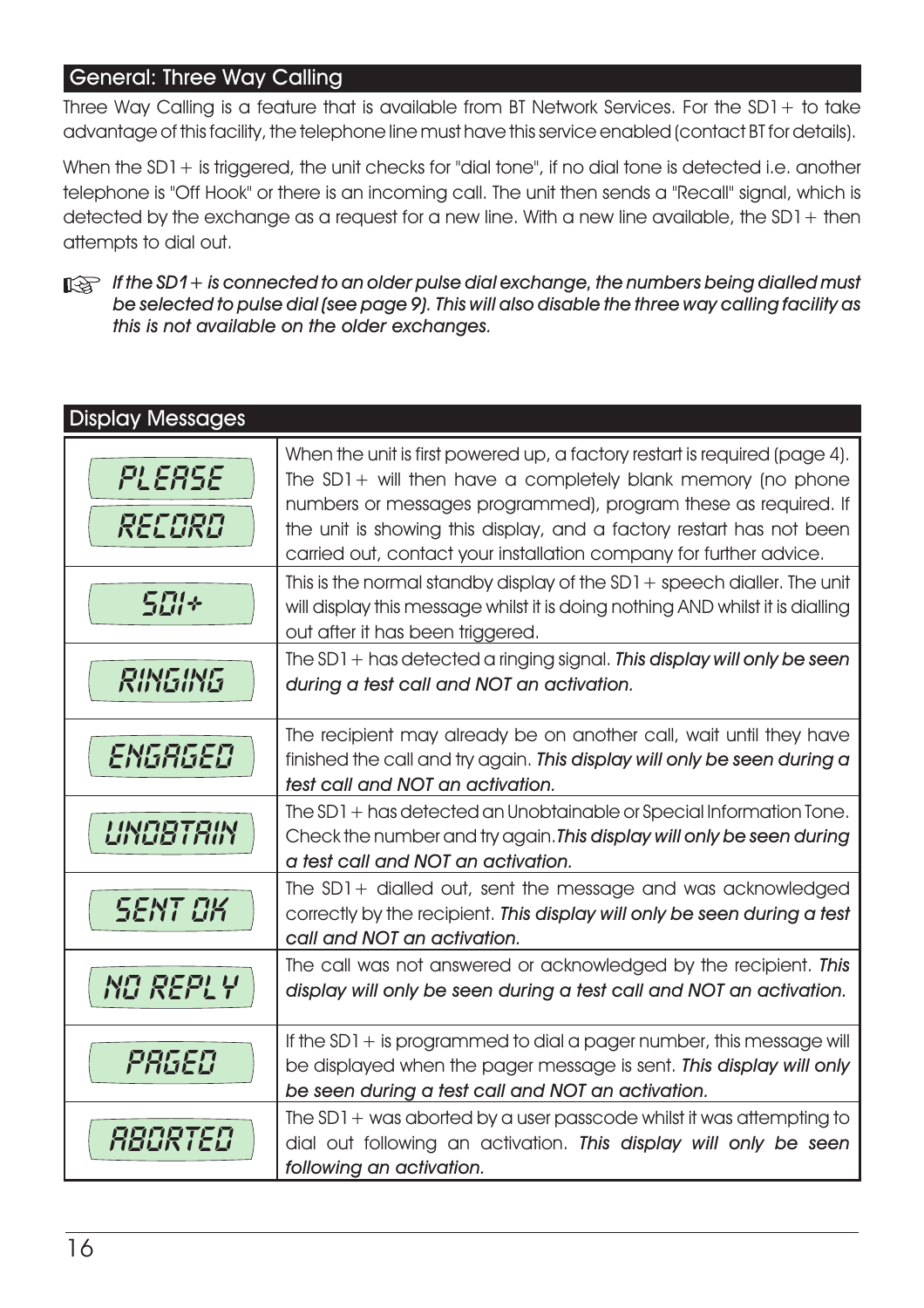#### Trouble-Shooting Guide

## *Problem*

The recipient has acknowledged the call but the  $SD1+$  continues to dial the second. third or forth number.

## *Cause*

The "Call Acknowledgement" option is set to cleared by " $R N Y - Z$ " or " $R N Y - Z$ " or " $R L L - Y$ " (page 7).

## *Action*

Check the option is set to the required setting.

## *Problem*

The unit will not dial the telephone number that is programmed into the unit.

## *Cause*

Number incorrectly dialled.

## *Action*

Check the telephone number you are calling has been entered correctly.

## *Cause 2*

The  $SD1+$  is dialling out through an internal telephone exchange (PABX), that requires a pause after the initial "9".

## *Action 2*

Make sure you have programmed a pause into the phone number, after the "9" (page 10).

## *Cause 3*

The  $SD1+$  is wired to an exchange, that needs a special button pressed to select a line.

## *Action 3*

The unit cannot be used with this type of exchange. Connect it to a standard BT line.

## *Problem*

The unit is triggered from the Control Panel but the display shows " $50$ !<sup>\*</sup>" all the time.

## *Cause*

The SD1+ doesn't display anything except for " $50$ /\*" whilst it is triggered.

## *Action*

To see the status of the  $SD1+$  when triggered, use the "Test Call" option (page 15).

## *Problem*

The recipient of the call can't acknowledge the unit by pressing the number "8" button.

### *Cause*

Incompatible telephone.

## *Action*

Call the recipient and ask them to press the number "8" button on their telephone. If you hear anything other than a tone, the telephone is not capable of acknowledging the  $SD1 +$ . This may be overcome by using a tone pad to simulate the dialling tones. Contact your installation company for details.

## *Problem*

I am pressing the  $[III]$  key for 6 seconds, but I cannot get to the " $RERIU$ " prompt and the display still shows "PLERSE RECORD" or "5DI+".

## *Cause*

The  $SD1 +$  requires a 4 digit passcode to enable you to gain access to the program menu's.

## *Action*

Enter your user passcode (page 4).